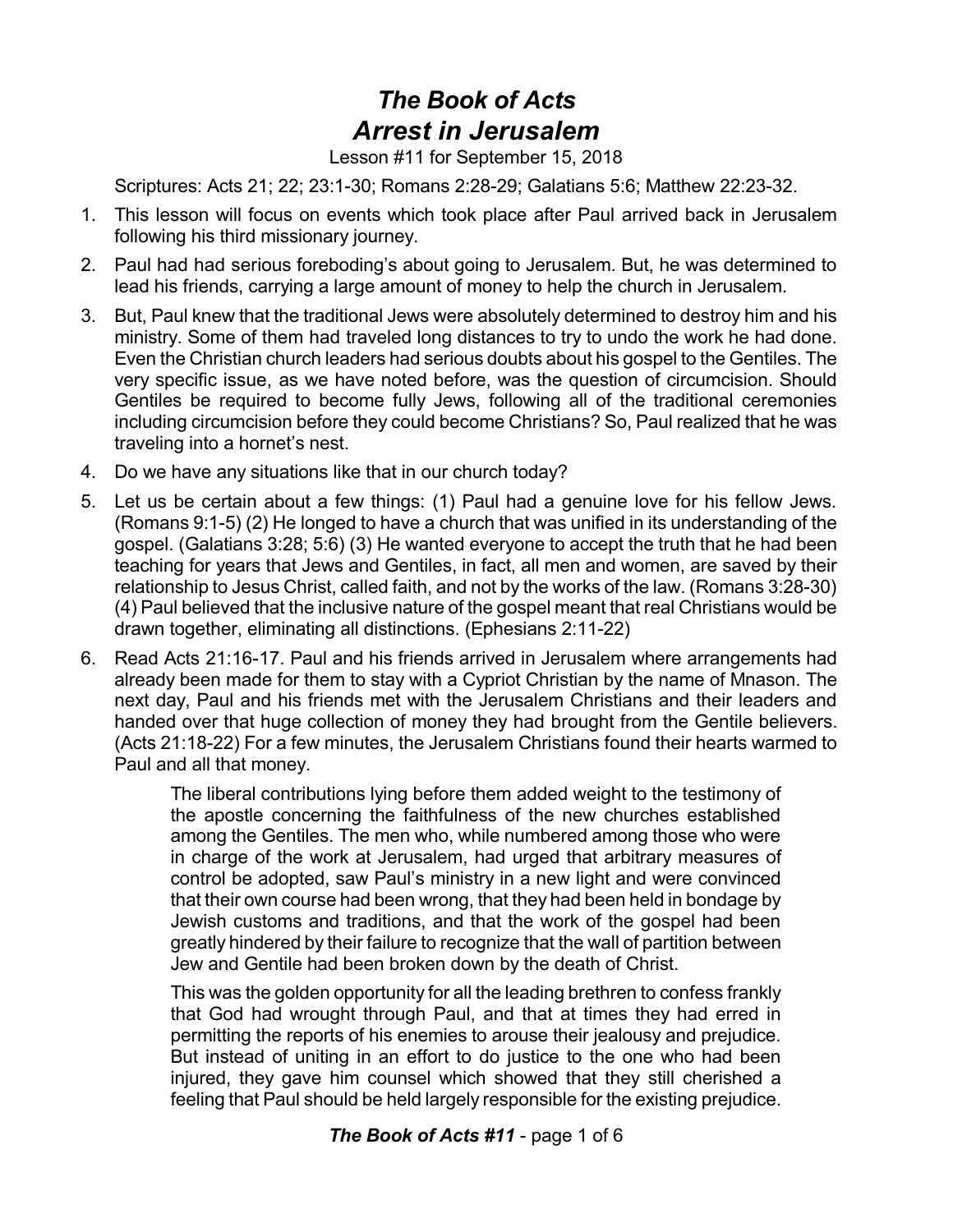They did not stand nobly in his defense, endeavoring to show the disaffected ones where they were wrong, but sought to effect a compromise by counseling him to pursue a course which in their opinion would remove all cause for misapprehension.—Ellen G. White, *The Acts of the Apostles*\* 402- 403.1.

- 7. But, then their prejudices re-arose. In effect, they said to Paul: "Rumors have been swirling that you have abandoned the Mosaic law and even told Jews not to circumcise their children."
- 8. Was that true? No! What Paul was teaching was that everyone must be saved by faith alone. (Romans 1:16-17; 2:28-29; Galatians 3:28-29; 5:6; Colossians 3:11) In his book to the Galatians written just a few months earlier, Paul had tried to eliminate all distinctions of class, sex, race, or even legal status. (See Galatians 3:28-29.)
- 9. James, the stepbrother of Jesus, leading the Jerusalem Christians at that time, in effect, said to Paul: "We want you to observe a traditional Jewish ceremonial custom to prove to the Jewish people that you are still a good Jew." In their view Paul was advised to be "politically correct." He was asked to sponsor a group of Jewish Christian believers who had taken a Nazirite vow and needed to go through a seven day purification ceremony in the temple in order to complete that vow. Didn't Paul recognize the dangers of doing that?
- 10. In effect, they were asking Paul to reverse his teachings about the gospel. And they wanted Paul to say that there were, in fact, two gospels: One for Gentiles by which salvation was by faith alone and another one for Jews in which salvation was at least partly by works?
- 11. Did Paul try to consult God before he agreed to this? Did he have any opportunity to do so? How safe is it to be politically correct?

Many of the Jews who had accepted the gospel still cherished a regard for the ceremonial law and were only too willing to make unwise concessions, hoping thus to gain the confidence of their countrymen, to remove their prejudice, and to win them to faith in Christ as the world's Redeemer. Paul realized that so long as many of the leading members of the church at Jerusalem should continue to cherish prejudice against him, they would work constantly to counteract his influence. **He felt that if by any reasonable concession he could win them to the truth he would remove a great obstacle to the success of the gospel in other places. But he was not authorized of God to concede as much as they asked.**—Ellen G. White, *The Acts of the Apostles*\* 405.1. [Bold type is added.]

- 12. It is not easy to go against peer pressure. The closer our peers are to us, the more difficult it is to do so. The time is coming when even family members will turn against us if we maintain our allegiance to the truth. Are we prepared for such an event?
- 13. Paul had recently come from working among Gentile nations. He had to go through a purification process even before he started working with those Nazirite-vowing Christians. (See Acts 21:26; compare Numbers 19:11-13.)
- 14. What possible benefit could a Christian gain from taking a Nazirite Jewish vow? Why would they even want to do it? Why is it so difficult for us to give up formerly-cherished ideas?
- 15. Read Acts 21:27-36. Some Jews who had apparently seen Paul in Ephesus discovered that he was in Jerusalem. He was seen walking around Jerusalem with a Gentile friend, Trophimus. (Acts 21:29) In accordance with their hatred of Paul and all that he stood for, *The Book of Acts #11* - page 2 of 6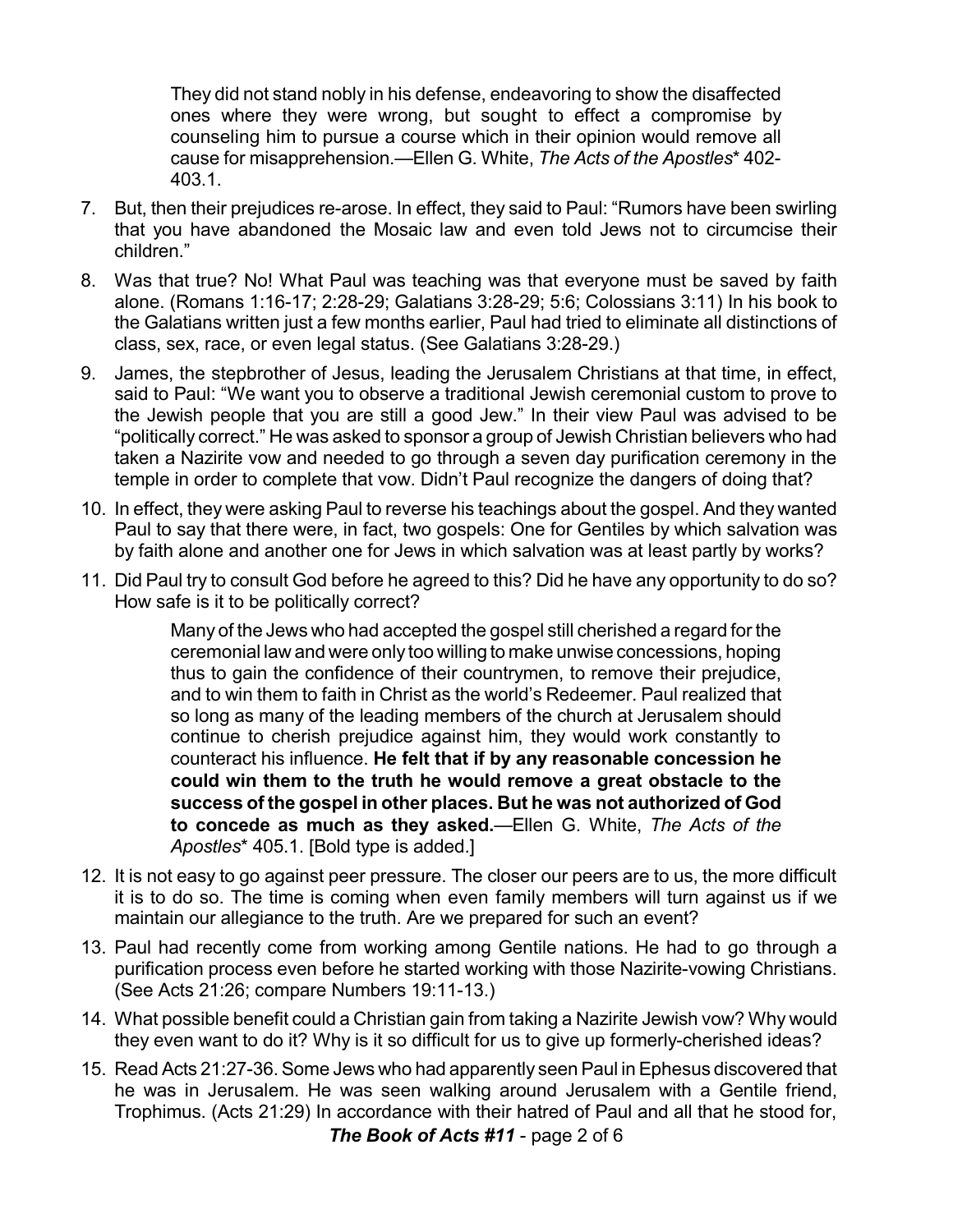they immediately assumed that he had taken that uncircumcised Gentile into the temple's inner court; that was a very serious offense. There was a low wall separating the outer court from the inner court in the temple with numerous warnings in Greek and Latin telling Gentile visitors not to enter the inner temple. If they did so, they would be responsible for their own death.

By the Jewish law it was a crime punishable with death for an uncircumcised person to enter the inner courts of the sacred edifice. Paul had been seen in the city in company with Trophimus, an Ephesian, and it was conjectured that he had brought him into the temple. This he had not done; and being himself a Jew, his act in entering the temple was no violation of the law. But though the charge was wholly false, it served to arouse the popular prejudice. As the cry was taken up and borne through the temple courts, the throngs gathered there were thrown into wild excitement.—Ellen G. White, *The Acts of the Apostles*\* 407.1.

16. Immediately, they grabbed Paul and began beating him; a riot ensued. Fortunately for us and for Paul, there was a Roman fortress located next to the temple, overlooking the temple compound. The Roman commander, Claudius Lysias, (Acts 21:31-32; 23:26) had been given a specific responsibility of preventing any rioting in Jerusalem, particularly rioting against the Roman government. He rushed down with a group of soldiers and rescued Paul before they could kill him. Paul was bound with chains and taken to the Roman fortress.

> Claudius Lysias is called "the tribune" (in Greek *chiliarch*) 16 times within Acts 21-24. (21:31-33,37; 22:24,26-29; 23:10,15,17,19,22; 24:22)

> The Greek term *chiliarch* is said to be used to translate the Roman *tribunus militum* (following Polybius), and also for the phrase *tribuni militares consulari potestate* (Plutarch). The responsibilities of a *chiliarch* were as a "commander of a thousand men". Essentially, Claudius Lysias is "a high-ranking military officer in charge" of anywhere from 600 to 1,000 men, and this appears to be the case for it is said that his command was over a "cohort" (*speira*) in Jerusalem which is "the tenth part of a Roman legion having about 600 men."—https://en.wikipedia.org/wiki/Claudius\_Lysias (accessed June 12, 2018–*chiliarch*). [Note that the source also has the equivalent Greek letters adjacent to the words *chiliarch* and *speira* in the quotation above.]

- 17. As we know, all of this was based on false rumors. Paul had not violated any of the traditional Jewish requirements. After all, he had once been a member of the Sanhedrin! Have we ever attempted to pass along damaging rumors, especiallyabout other Christians?
- 18. Read Acts 21:37-40. Paul then addressed the Roman centurion in Greek, explaining that he was a Jew and a citizen from Tarsus and that he wanted an opportunity to speak to the crowd. He was not, as the centurion had supposed, an Egyptian rebel who had tried to start a revolution against the Roman government. Paul was granted permission to speak to the crowd.
- 19. Read Acts 21:28 and Acts 22:22-29. According to the book of Acts, Paul spoke to the crowd in Hebrew. It may be that he was actually speaking Aramaic, the common language of the Jews in Palestine at that time. Aramaic and Hebrew are very closely related. Paul told the story of his conversion. When he reached the point where he talked about being sent as an apostle to the Gentiles, suddenly, the crowd got riled up again. It is unlikely that the Roman soldiers or the centurion clearly understood everything that Paul had said. So, in order to

## *The Book of Acts #11* - page 3 of 6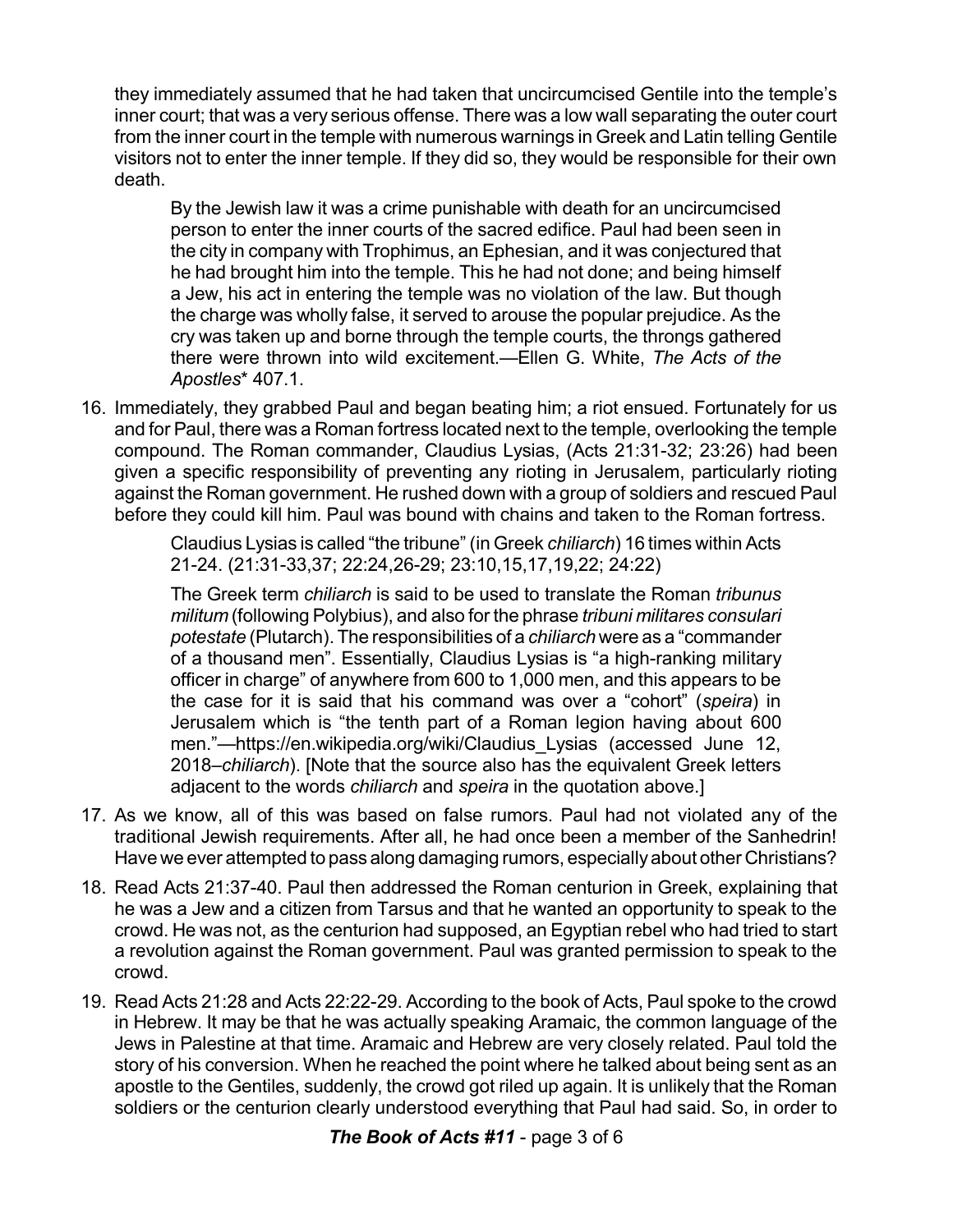find out the truth, he took Paul inside the Roman fortress and planned to have him examined by flogging. But, when Paul emphasized that he was a Roman citizen, they backed off.

- 20. Did Paul make a wise choice in requesting to speak to the crowd? Did anyone in that crowd seriously listen to Paul's speech? (See Acts 22:1-21.) Was it a good idea for Paul to tell his conversion story? Couldn't he have told the story without mentioning the Gentiles?
- 21. Before long, it was clear to Claudius Lysias that the problem was not something involving the Roman government but a religious dispute among the Jews. So, he decided to take the case straight to the Sanhedrin. (Acts 22:30; 23:29)
- 22. Do you think there were any members of the Sanhedrin who personally remembered Paul?
	- **Acts 23:1-5:** Paul looked straight at the Council and said, "My fellow-Israelites! My conscience is perfectly clear about the way in which I have lived before God to this very day." <sup>2</sup>The High Priest Ananias ordered those who were standing close to Paul to strike him on the mouth. <sup>3</sup>Paul said to him, "God will certainly strike you—you whitewashed wall! You sit there to judge me according to the Law, yet you break the Law by ordering them to strike me!"

<sup>4</sup> The men close to Paul said to him, "You are insulting God's High Priest!" <sup>5</sup>Paul answered, "My fellow-Israelites, I did not know that he was the High Priest. The scripture says, 'You must not speak evil of the ruler of your people.' "—American Bible Society. (1992). *The Holy Bible: The Good News Translation*\* (2nd ed., Acts 23:1–5). New York: American Bible Society.

- 23. What should we learn from Paul's initial words to the Sanhedrin? Their initial response was to have Paul slapped in the mouth. What does Paul's immediate response tell us about his general temperament?
- 24. As we know, the high priest was dressed in very traditional clothing. Shouldn't Paul have known that he was the high priest? Many scholars believe that following the temporary blinding on the Damascus road, Paul's eyesight was never completely normal. So, it is possible that he did not see the high priest clearly.
- 25. Read Acts 23:6-10. Paul knew that the Sanhedrin was composed of both Sadducees and Pharisees. There were many points, not only of general belief but also of specific doctrines over which these two groups fiercely disagreed. For example, the Sadducees believed only in the inspiration of the five books of Moses, called the Pentateuch; they certainly did not believe in the resurrection of the dead. (Matthew 22:23-32) Paul's statement about rising from the dead was not just a clever way of distracting the Sanhedrin from their avowed purpose to destroy Paul. In actual fact, the resurrection from death was the key issue in Paul's gospel. (See Acts 24:20-21; 26:6-8; and 1 Corinthians 15:14-17.) According to Paul, Jesus was alive and well after having been handed over to the Romans, crucified, dying, rising, and returning to heaven.
- 26. That night Paul was kept in the Roman fortress. In a vision Jesus Himself appeared to Paul with these encouraging words: "Be of good cheer, Paul; for as you have testified for Me in Jerusalem, so you must also bear witness at Rome." (Acts 23:11, *NKJV*)
- 27. Paul had already made it very clear that he planned to travel to Rome. (Acts 19:21; Romans 1:13-15; 15:22-29) Did Paul think at that time that he would be released and allowed to travel freely to Rome? Or, did he suspect that he might go there as a prisoner?
- 28. Meanwhile, a group of 40 Jews hatched a plan to kill Paul. Read Acts 23:12-17. They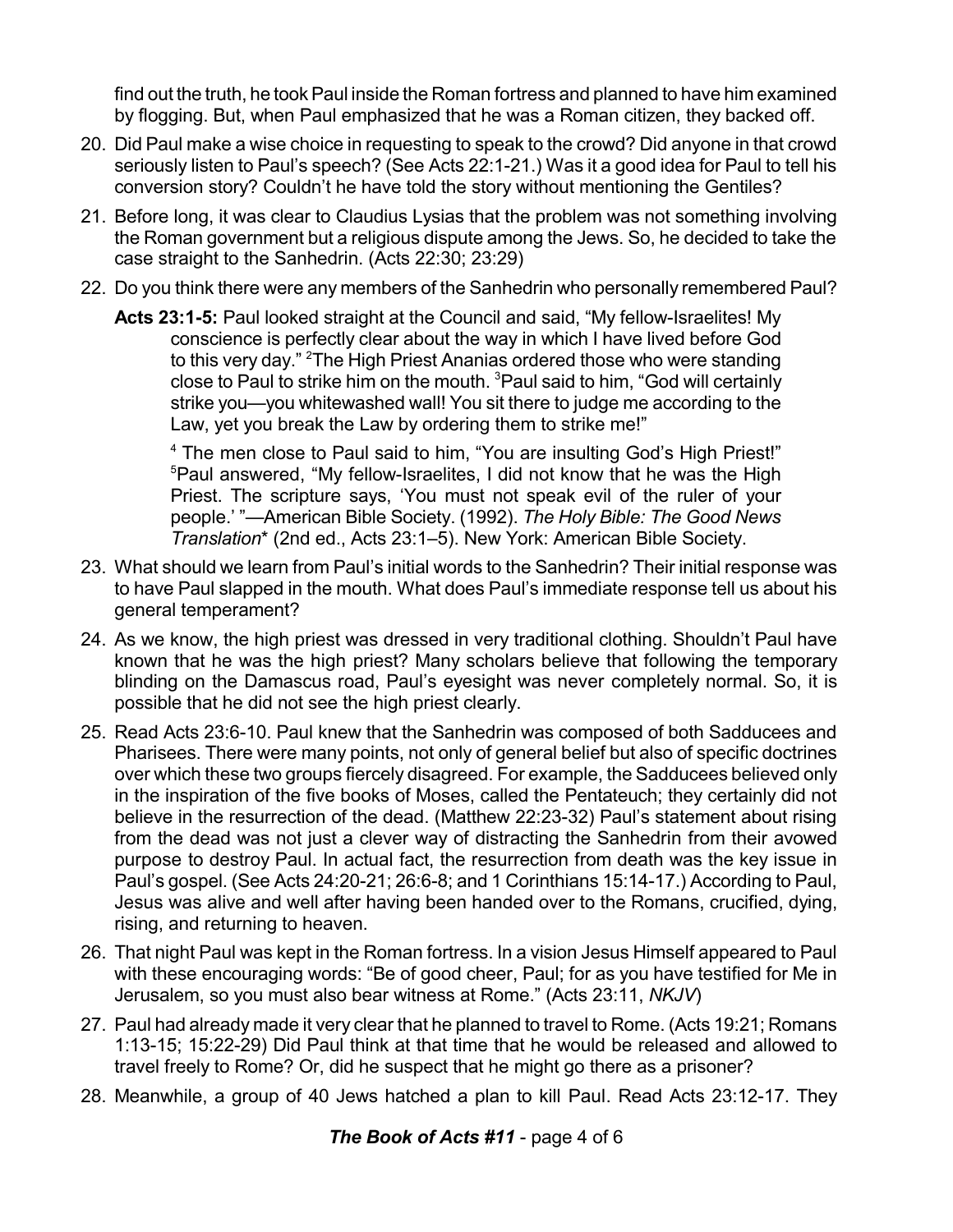wanted the Sanhedrin to call for Paul to come back for further questioning; but, they were determined to make sure that Paul would never get there because they planned to kill him on the way. What do you think led to such extreme religious fanaticism? Did they think that their salvation would be enhanced by killing this champion of Christianity? In the 1<sup>st</sup> century in Judea, revolutionary and nationalistic fervor was common.

- 29. God provided a surprising way to protect the life of Paul. Apparently, Paul and a sister both had been educated and brought up in Jerusalem. (Acts 22:3) Based on this passage, we know that she had married and had at least one son. The way this story is worded, calling the son a *neaniskos*, (Acts 23:18,22) suggests that he was probably a teenager and that he was given permission to go and talk to Paul. When Paul heard the story of the plot to kill him, he asked that the young man be taken to the Roman centurion with his story.
- 30. The Roman centurion decided to act quickly to avoid any further risk for rioting. So, he wrote a letter to Felix, the governor of Judea who lived in Caesarea Maritima.
	- Acts 23:26-30: <sup>26</sup> "Claudius Lysias to His Excellency, the governor Felix: Greetings.  $27$ The Jews seized this man and were about to kill him. I learnt that he was a Roman citizen, so I went with my soldiers and rescued him.  $28$ I wanted to know what they were accusing him of, so I took him down to their Council. <sup>29</sup>I found out that he had not done anything for which he deserved to die or be put in prison; the accusation against him had to do with questions about their own law. <sup>30</sup>And when I was informed that there was a plot against him, at once I decided to send him to you. I have told his accusers to make their charges against him before you."—*Good News Bible.*\*
- 31. The letter provided Felix with a fair and good report of the situation. As a Roman citizen, Paul had not only the right to a fair trial before a local Roman court but also the right to appeal to Caesar in case he felt it was unfair. (Acts 25:10-11,16)
- 32. Historically, we know that Felix had a terrible reputation. But, in this case because Paul was a Roman citizen, he was treated fairly. Paul was put under guard but was allowed to have visitors for the next two years while he was there. Why didn't God release him from prison?
- 33. If you had been an advisor to Paul before this whole business, what would you have changed? Paul had been determined to take that large contribution from the Gentile believers to Jerusalem. How do you suppose the Jewish Christian leaders felt about all that money when they realized that their recommendations had resulted in the arrest of Paul? Were they secretly happy that Paul was out of the picture? What was Luke doing during Paul's imprisonment? He traveled around.

On this occasion, Paul and his companions formally presented to the leaders of the work at Jerusalem the contributions forwarded by the Gentile churches for the support of the poor among their Jewish brethren. The gathering of these contributions had cost the apostle and his fellow workers much time, anxious thought, and wearisome labor. The sum, which far exceeded the expectations of the elders at Jerusalem, represented many sacrifices and even severe privations on the part of the Gentile believers.

These freewill offerings betokened the loyalty of the Gentile converts to the organized work of God throughout the world and should have been received by all with grateful acknowledgment, yet it was apparent to Paul and his companions that even among those before whom they now stood were some who were unable to appreciate the spirit of brotherly love that had prompted

*The Book of Acts #11* - page 5 of 6